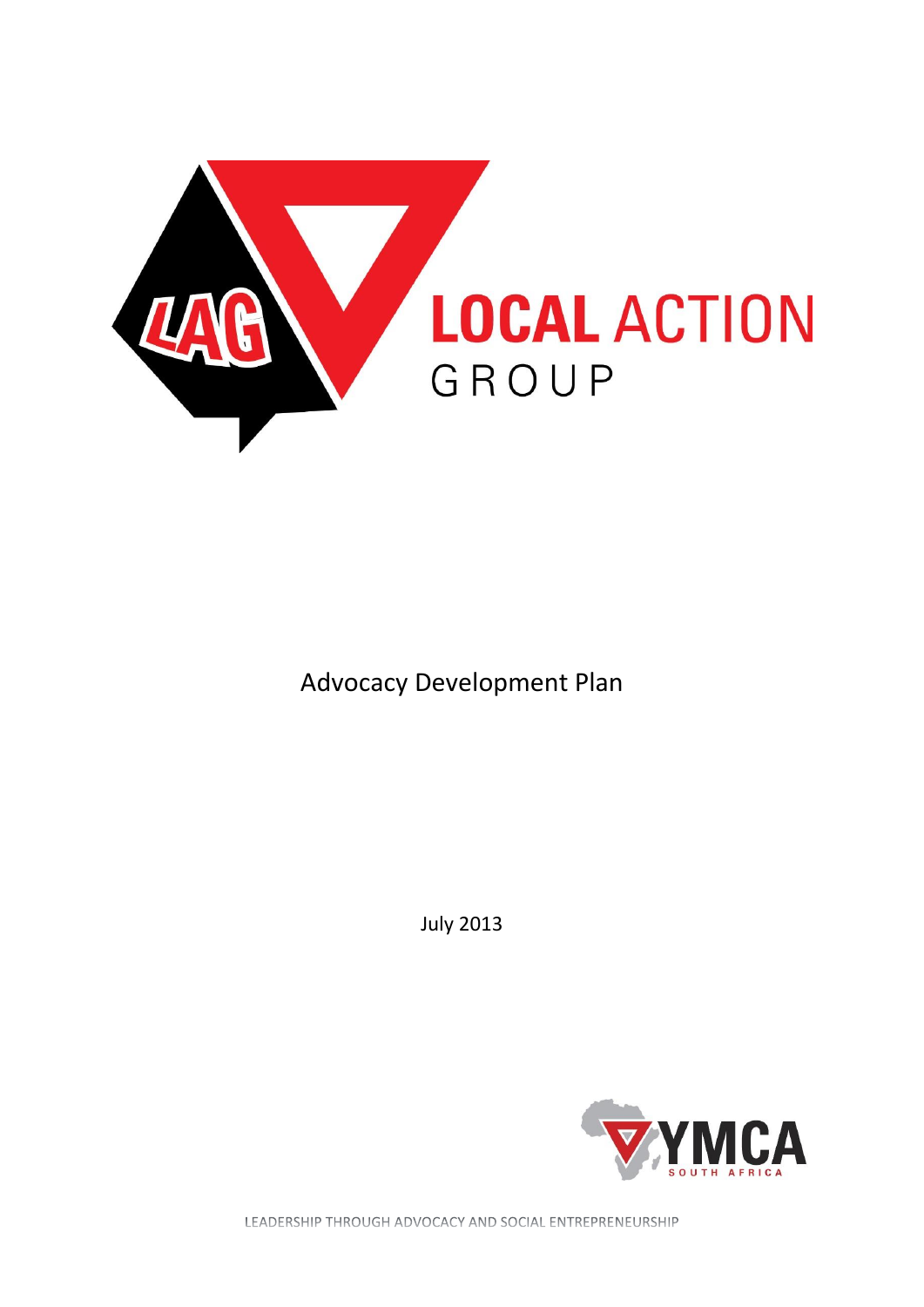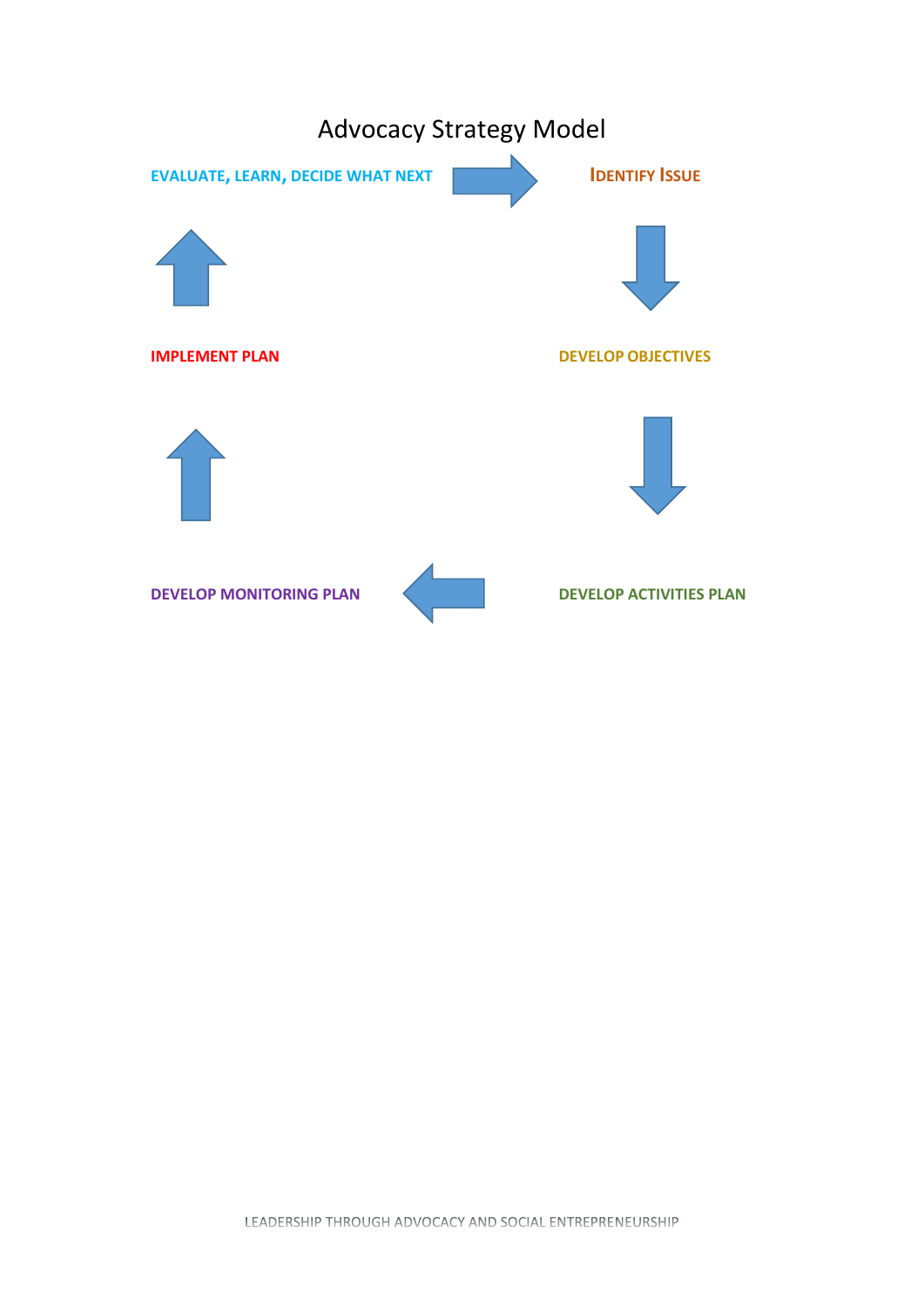# Developing an Advocacy Strategy

# STEP 1

#### **IDENTIFY WHICH HUMAN RIGHTS ISSUE YOU ARE GOING TO ADVOCATE FOR**

Clearly define what the issue is and why you want to advocate for or against this issue.

# STEP 2

#### **IDENTIFY OBJECTIVES (SMART)**

Is your objective S.M.A.R.T.?

Specific - My objective is clear and specific. It states the specific change I want to see.



Measurable - My objective is measurable. It has activities or changes that I can measure to evaluate if my efforts were successful.

Achievable - My objective is achievable. It accounts the resources and capacities that I and my allies have available.



Realistic - My objective is realistic. It accounts for the current political context and our potential opponents.



Time-bound - My objective is time-bound. It has a clear date for when the specific change will be implemented.

Check each box to confirm that your objective is S.M.A.R.T.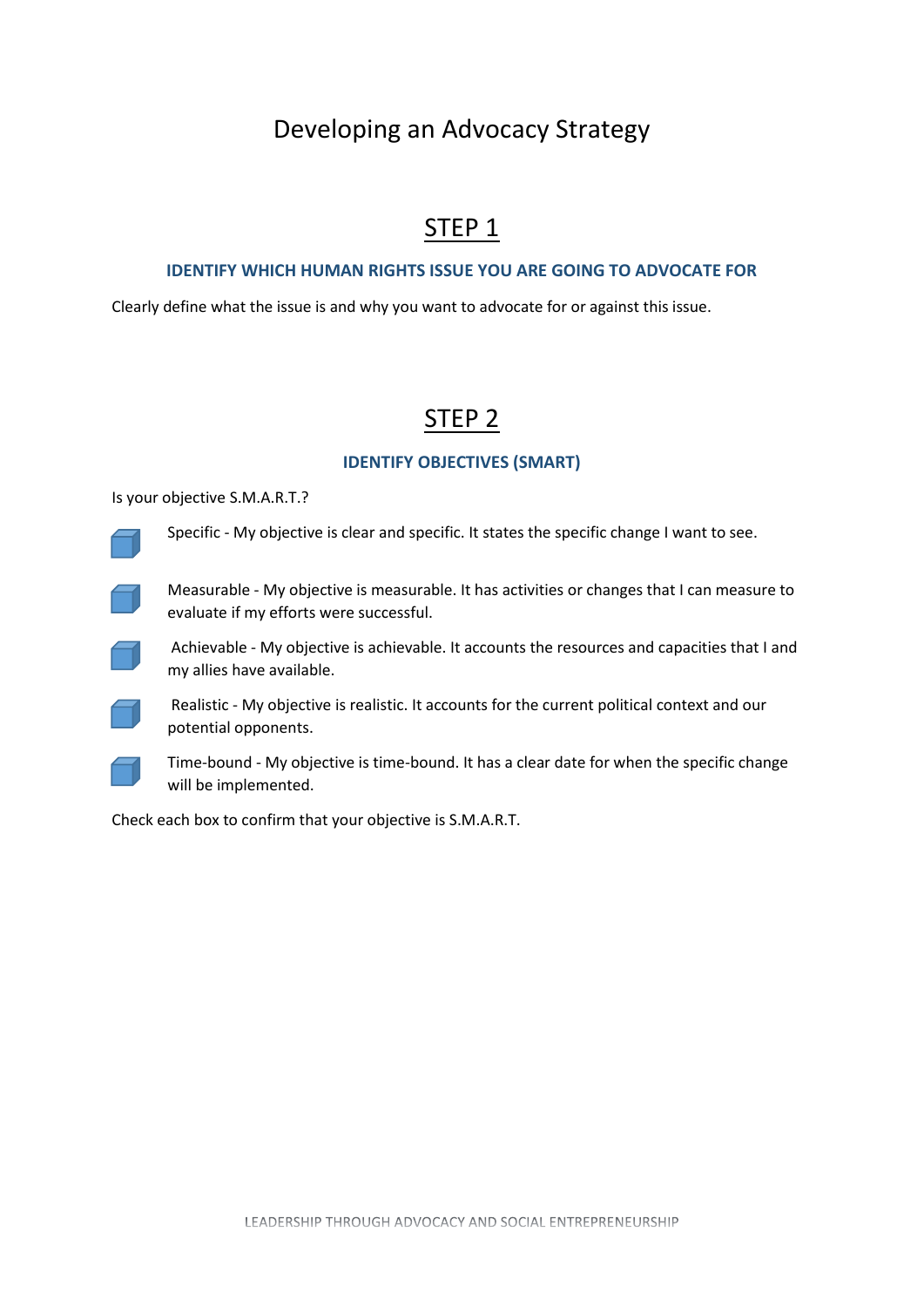### **IDENTIFY THE ACTIVITIES YOU WILL UNDERTAKE IN ORDER TO ACHIEVE EACH OBJECTIVE**

Write as many activities per objective that will ensure you achieve the SMART objective.

Framework will look like this;

#### LOGIVAL FRAMEWORK example

| Overall goal is to reduce the incidence of child trafficking in Kwazulu/Natal         |                                                                                                                                             |                  |               |                        |
|---------------------------------------------------------------------------------------|---------------------------------------------------------------------------------------------------------------------------------------------|------------------|---------------|------------------------|
|                                                                                       | <b>Activities</b>                                                                                                                           | By who           | By when       | <b>Budget required</b> |
| Objective 1<br>Research statistics<br>that prove the high<br>incidence                | Visit websites of<br>NGOs involved in<br>prevention of<br>trafficking and collect<br>information                                            | John Smith       | End of August | nil                    |
| Objective 2<br>Produce flyers and<br>posters to inform<br>people about<br>trafficking | Involve a design<br>company or friend to<br>assist with design of<br>flyer.<br>Agree on info to be<br>put in flyer.<br>Print agreed amount. | Ayanda and Sipho | End of Sept   | R3500                  |
| Objective 3<br>Hold a music festival<br>in support of the<br>campaign                 |                                                                                                                                             |                  |               |                        |

### STEP 4

### **WHO ARE YOU TARGETING?**

Name of the person/group.

What action do you want the person/group to take?

Who are your potential allies/enemies?

# STEP<sub>5</sub>

### **WHAT IS THE PRIMARY MESSAGE YOU WILL CONVEY TO THE TARGET PERSON/GROUP?**

What is the second and third message?

(Use stories to tell your message)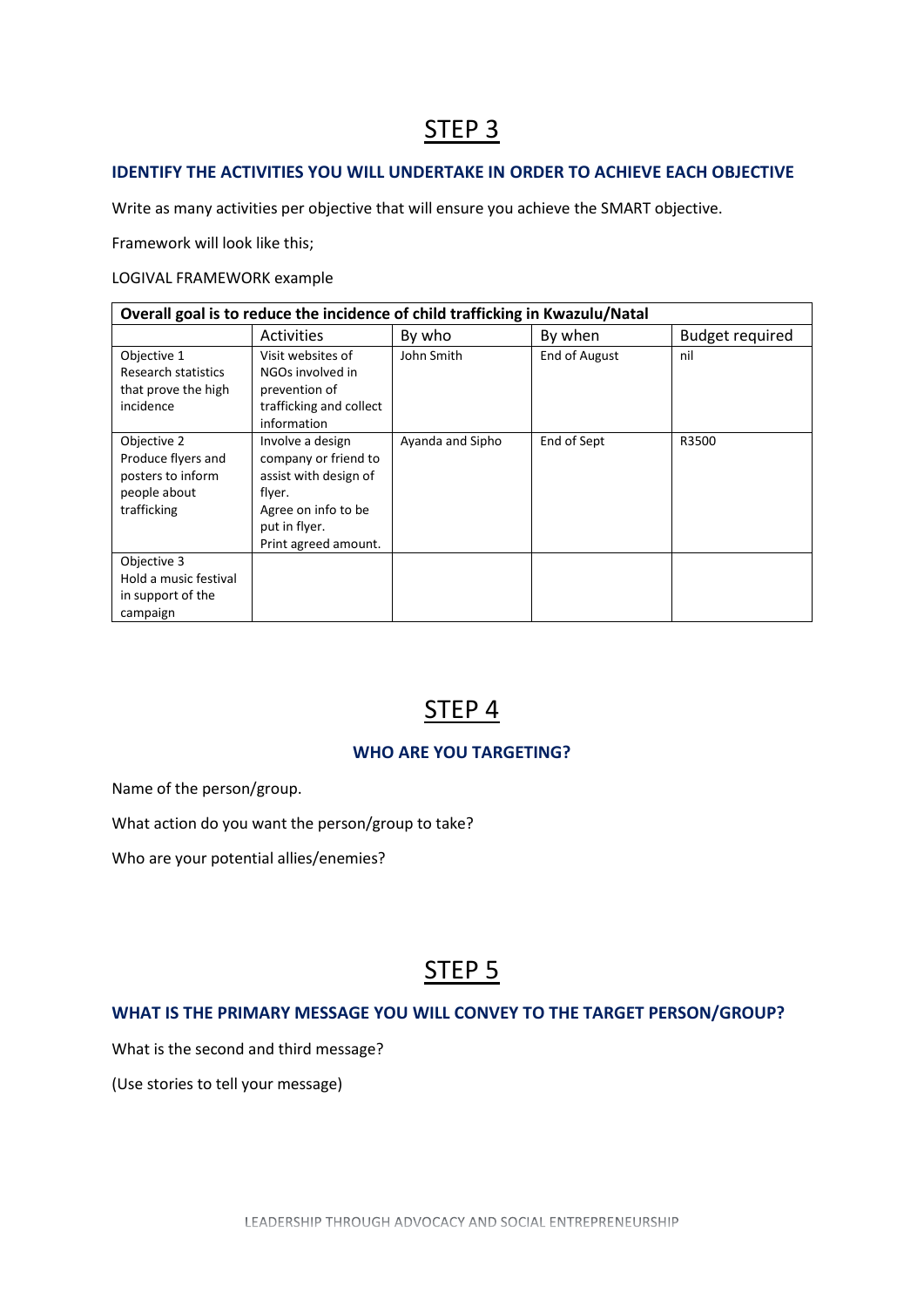### **IDENTIFY KEY ALLIES**

Eg: sports person/well known actor/musician/headmaster, to support your cause/campaign.

**Potential voices:**

- Survivors of human rights abuses
- Relatives of survivors
- Witnesses of human rights abuses
- Community champions fighting abuses
- Experts on the issue
- Perpetrators and those responsible for abuses
- People in authority
- Journalists that have covered the issue
- Narrator
- Documents: news stories, peer-reviewed articles and other texts

Who will be the group spokesperson?

Maintain confidentiality in story telling/ research/ media releases.

Develop Case Studies of your journey as a LAG. This is an account of each step of the journey from inception to closure. A case study typically identifies issues and ways that the LAG went about providing a solution to the issue/problem.

### STEP 7

#### **DEVELOP A MEDIA STRATEGY**

Write a 50 word summary of your campaign - for media releases, public announcements, presentations, Facebook and Twitter postings.

Identify the media you will use and the contact people.

Assign the task to a LAG media person. This person will conduct all media interviews, social media postings etc.

What events will take place to bring your campaign to the attention of the target person/group?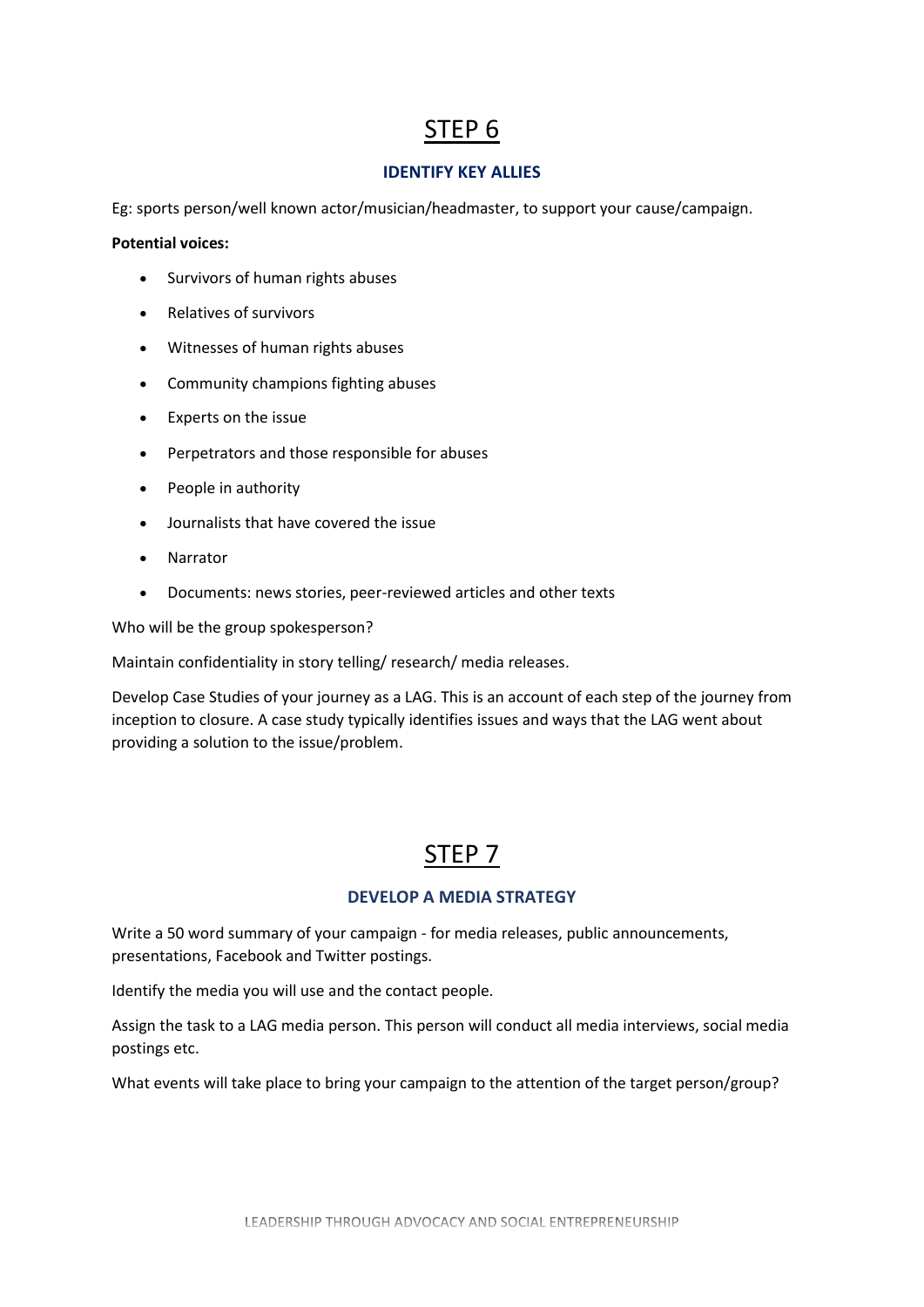### **IDENTIFY THE ROLES AND RESPONSIBILITIES OF EACH LAG MEMBER?**

Who is the spokesperson/researcher/fundraiser/team leader etc

# STEP 9

### **MAINTAIN SAFETY AND SECURITY AT ALL EVENTS**

Reflect on these four terms to help your LAG evaluate existing risks and protect against them:

- **Risks** refers to the possibility of events, however uncertain, that will result in harm.
- **Threats** are indications that someone will harm another's physical or moral integrity or property through purposeful and often violent action.
- **Vulnerability** refers to the factors that can make it more likely that you or someone you work with will suffer an attack or will suffer greater harm as a result of an attack.
- **Capacities** are the strengths and resources you can access to improve your security and/or survive an attack. This can also include preventive measures you take to reduce risks.

#### **Likely vulnerabilities include:**

- Exposure to dangerous areas/contexts while campaigning or doing community research
- Lack of knowledge about an area where you are active
- Valuable equipment
- Important/compromising information about a topic
- Insufficient understanding between team members about consent and safety issues
- Insecure electronic communication networks (e.g., communicating on the internet and via mobile phones without using security measures)
- Lack of local legal protections for human rights defenders, journalists, or filmmakers
- Dealing with trauma and stress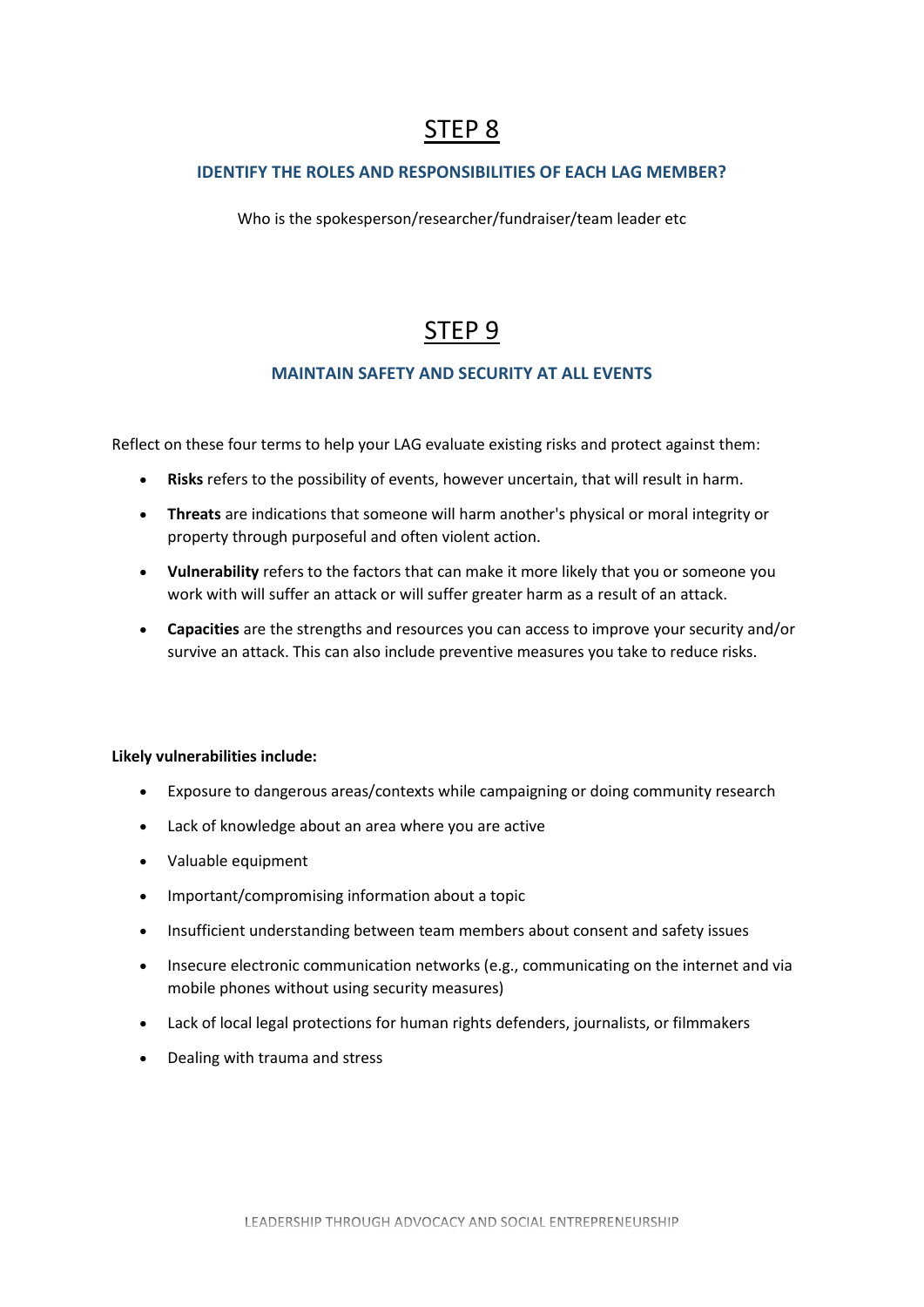#### **Useful capacities include:**

- Good preparation and exit plans if working in a dangerous context
- Robust communication networks
- Good tools and practices for electronic communications and data security
- Established protocol for managing informed consent
- Security plans for your team, your organization, and the people you engage with
- Preparation for trauma, including counselling support
- Strong support networks domestically and internationally
- Access to media

What are you willing and not willing to risk for yourself, your team, your participants, and your advocacy goal?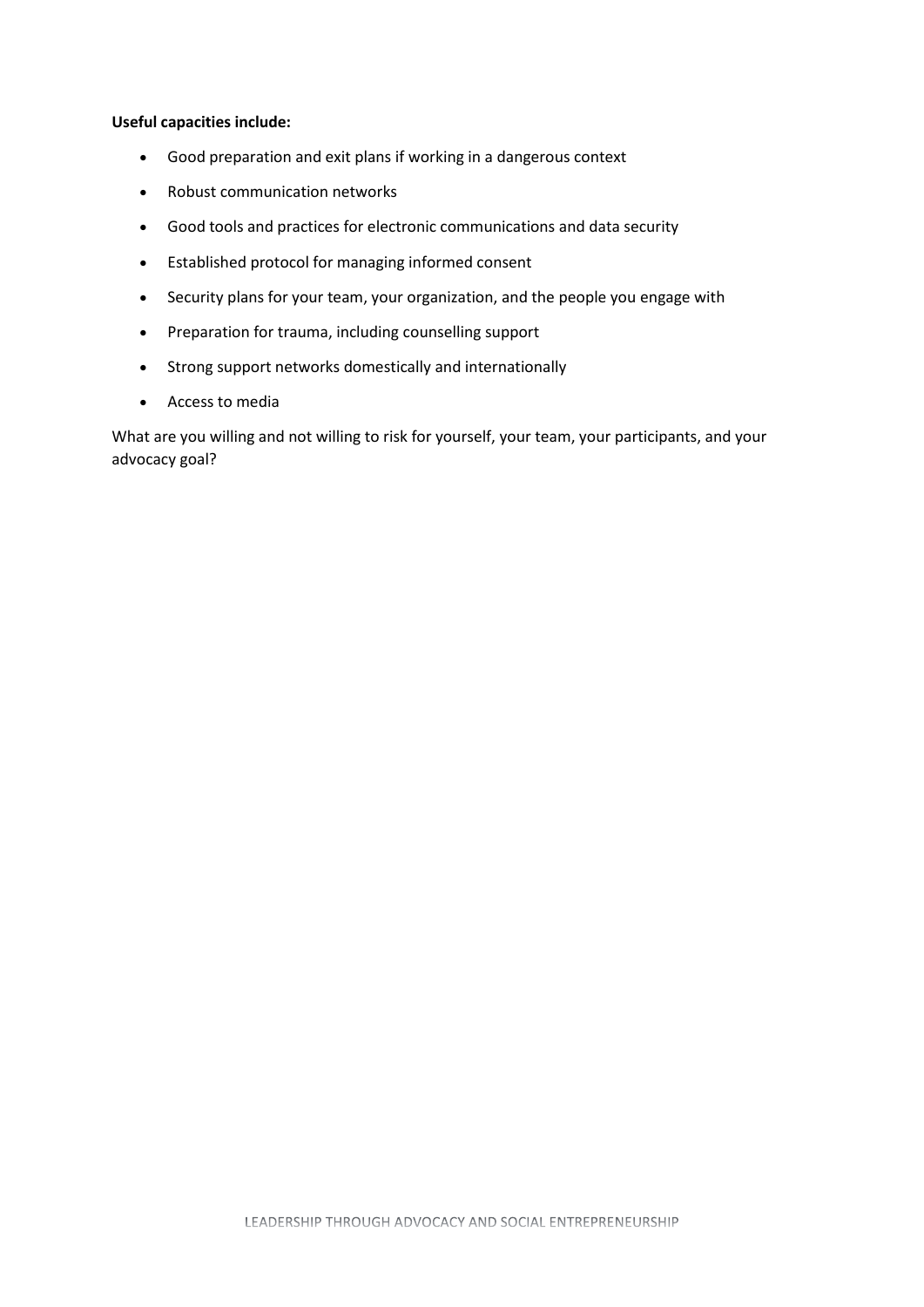### **DEVELOP AN EVALUATION & MONITORING PLAN**

#### **Ask yourself:**

- What does success look like to you? What interim steps would lead you to it? These may be your **meaningful** benchmarks.
- How will you know if you have met your benchmarks? Are they **measurable**?
- You may not reach your goal this time. What skills or capacities do you need to put in place so you are ready the next time a window of opportunity opens?
- Are your benchmarks **S.M.A.R.T.** -- Specific, Measurable, Achievable, Realistic and Timebound?
- Do your benchmarks help you assess whether you have chosen the right activities and inputs?

**Monitoring** is the collection of information about a project over time. It seeks to understand and document the progress.

**Evaluation** is an assessment of the project at one point in time, including the successes and failures. It seeks to understand why what happened, happened.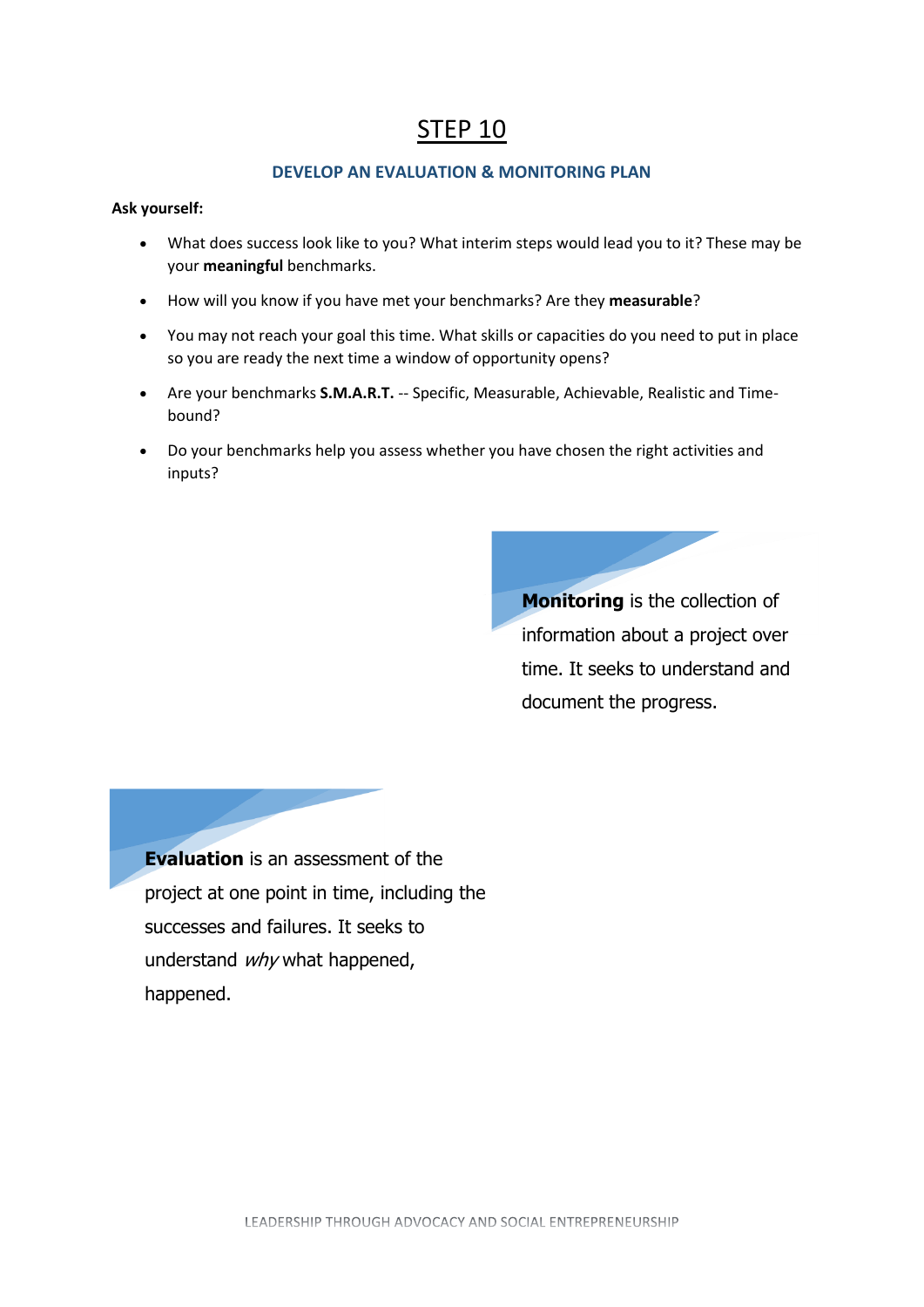**Inputs** are the resources you will be using. These can often simply be listed in terms of human and financial resources.

**Outputs** are the activities you will be undertaking, as described after completion. Examples:

- Completed your Campaign within 6 months.
- Finalized the community scan
- Presented the petition to local headmaster

**Outcomes** (a.k.a. benchmarks) illustrate the impact you expect to achieve from your outputs. Examples:

- Influence policy of targeted audiences
- Influence behaviour or practices of targeted audiences
- Helped to reduce the incidence of bullying at local school

**Indicators** are the evidence you will collect to show the outcome has been achieved. To evaluate as the campaign moves along, we suggest you identify indicators of success to measure your progress towards your objectives. Some sample indicators that you may want to plan for are:

- The number of people that read your flyer on child trafficking
- The increase in support of your campaign through key decision makers e.g., an increase in signatories to a bill or legislation, or increase in votes
- The increase in support of your campaign through the public e.g., through petitions, email sign-ups, or donations
- The increase in the number of media articles and references to the campaign due to your campaign

### STEP 11

#### **AGREE ON A BUDGET**

Be realistic – if you have NO MONEY your advocacy plan should be established in such a way that it will not cost a great deal.

### STEP 12

### **GET APPROVAL FROM YOUR GENERAL SECRETARY**

Your final advocacy plan and budget should be presented to the local G/S *before* you start implementing the project.